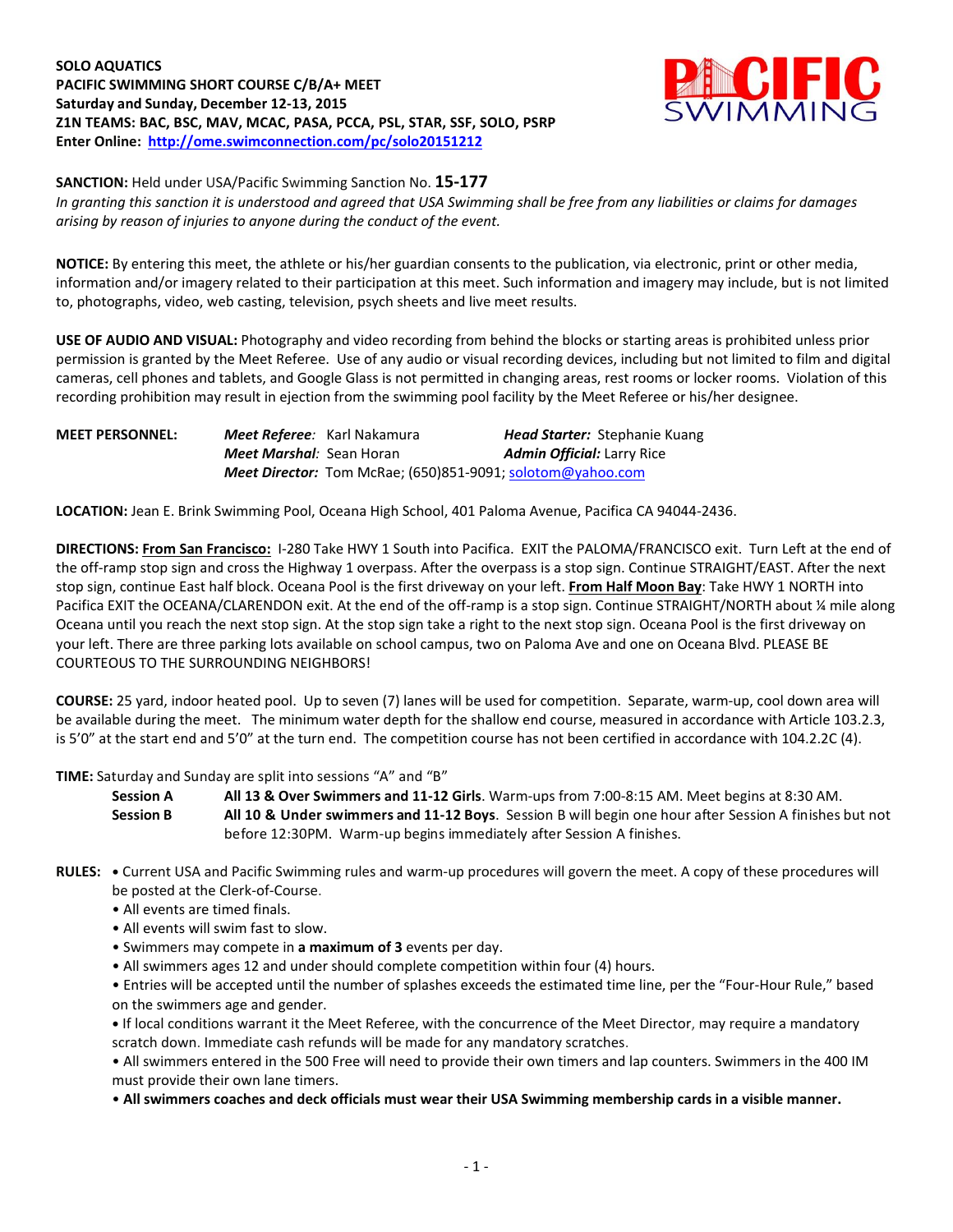**UNACCOMPANIED SWIMMERS:** Any USA-S athlete-member competing at the meet must be accompanied by a USA Swimming member-coach for the purposes of athlete supervision during warm-up, competition and warm-down. If a coach-member of the athlete's USA-S Club does not attend the meet to serve in said supervisory capacity, it is the responsibility of the swimmer or the swimmer's legal guardian to arrange for supervision by a USA-S member-coach. The Meet Director or Meet Referee may assist the swimmer in making arrangements for such supervision; however, it is recommended that such arrangements be made in advance of the meet by the athlete's USA-S Club Member-Coach.

**RACING STARTS:** Swimmers must be certified by a USA-S member-coach as being proficient in performing a racing start, or must start the race in the water. It is the responsibility of the swimmer or the swimmer's legal guardian to ensure compliance with this requirement.

**RESTRICTIONS:** • Smoking and the use of other tobacco products is prohibited on the pool deck, in the locker rooms, in spectator seating, on standing areas and in all areas used by swimmers, during the meet and during warm-up periods.

- Sale and use of alcoholic beverages is prohibited in all areas of the meet venue.
- No glass containers are allowed in the meet venue.
- No propane heater is permitted except for snack bar/meet operations.
- All shelters must be properly secured.
- Changing into or out of swimsuits other than in locker rooms or other designated areas is prohibited.

• Destructive devices, to include but not limited to, explosive devices and equipment, firearms (open and concealed), blades, knives, mace, stun guns and blunt objects are strictly prohibited in the swimming facility and surrounding areas. If observed, the Meet Referee and his/her designee may ask that these devices be stored safely away from the public or removed from the facility. Noncompliance may result in the reporting to law enforcement authorities and ejection from the facility. Law enforcement officers (LEO) are exempt per applicable laws.

- No personal tents/EZ-ups will be allowed on the pool deck.
- **ELIGIBILITY:** Swimmers must be current members of USA-S and enter their name and registration number on the meet entry card as they are shown on their Registration Card. If this is not done, it may be difficult to match the swimmer with the registration and times database. The meet host will check all swimmer registrations against the SWIMS database and if not found to be registered, the Meet Director shall accept the registration at the meet (a \$10 surcharge will be added to the regular registration fee). Duplicate registrations will be refunded by mail.
	- Swimmers in the "A" Division must have met at least USA Swimming Motivational "A" minimum time standard. Swimmers in the "B" Division must have met at least the listed "B" minimum time standard. All entry times slower than the listed "B" time standard will be in the "C" Division.
	- Entries with **"NO TIME"** *will be* **accepted**.
	- Entry times submitted for this meet will be checked against a computer database and may be changed in accordance with Pacific Swimming Entry Time Verification Procedures.
	- Disabled swimmers are welcome to attend this meet and should contact the Meet Director or Meet Referee regarding and special accommodations on entry times and seeding per Pacific Swimming policy.
	- Swimmers 19 years of age and over may compete in the meet for time only, no awards. Such swimmers must have met standards for the 17-18 age group.
	- The swimmer's age will be the age of the swimmer on the first day of the meet.

**ENTRY PRIORITY:** Priority entry will be given to the following **Z1N TEAMS: BAC, BSC, MAV, MCAC, PASA, PCCA, PSL, STAR, SSF, SOLO, PSRP** entering online must do so by **11:59 PM, Wednesday, November 25 th** in order to receive priority acceptance to the meet. Swimmers from **BAC, BSC, MAV, MCAC, PASA, PCCA, PSL, STAR, SSF, SOLO, PSRP** submitting surface mail entries must be postmarked by **Monday, November 23<sup>rd</sup> in order to receive priority acceptance into the meet. No swimmers other than those from BAC, BSC, MAV, MCAC, PASA, PCCA, PSL, STAR, SSF, SOLO, PSRP** may enter the meet until the priority period has closed.

**ENTRY FEES:** \$4.00 per event plus an \$8.00 participation fee per swimmer. Entries will be rejected if payment is not sent at time of request. No refunds will be made, except mandatory scratch downs.

**ONLINE ENTRIES:** To enter online go to **<http://ome.swimconnection.com/pc/solo20151212>** to receive an immediate entry confirmation. This method requires payment by credit card. Swim Connection, LLC charges a processing fee for this service, equal to \$1 per swimmer plus 5% of the total Entry Fees. Please note that the processing fee is a separate fee from the Entry Fees. If you do not wish to pay the processing fee, enter the meet using a mail entry. **Entering online is a convenience, is completely voluntary,**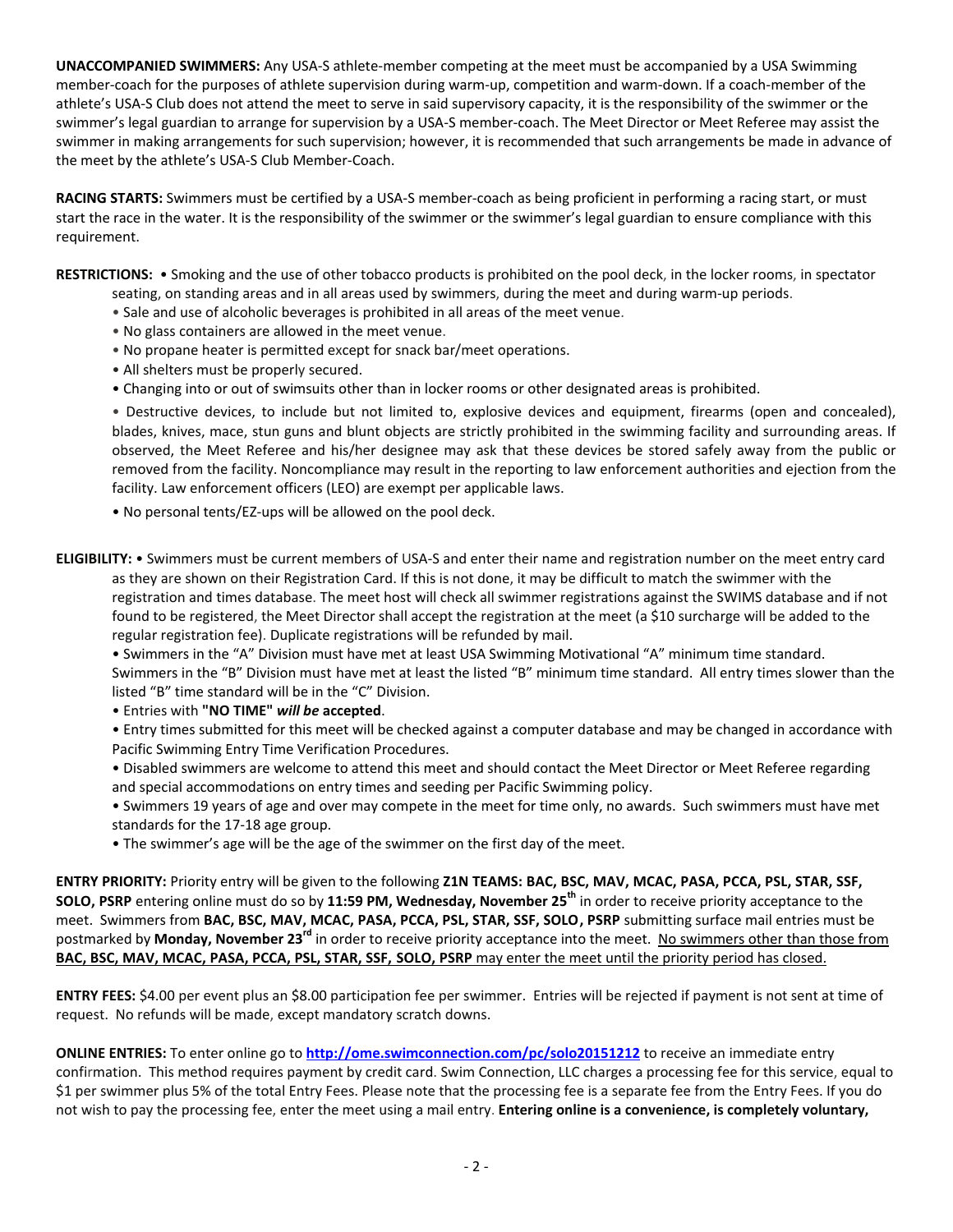**and is in no way required or expected of a swimmer by Pacific Swimming.** Online entries will be accepted through Wednesday, December  $2^{nd}$ , at 11:59 PM.

**MAILED OR HAND DELIVERED ENTRIES**: Entries must be on the attached consolidated entry form. Forms must be filled out completely and printed clearly with swimmers best time. Entries must be postmarked by midnight, Monday, November 30<sup>th</sup> or hand delivered by 6:30 p.m. Wednesday, December 2<sup>nd</sup>. No late entries will be accepted. Requests for confirmation of receipt of entries should include a self-addressed envelope.

| <b>IVIAKE CHECK DAVABLE TO:</b> SOLO AQUATICS          |                                                         |
|--------------------------------------------------------|---------------------------------------------------------|
| <b>Mail entries to: Tom McRae – SOLO Meet Director</b> | Hand deliver entries to: Tom McRae - SOLO Meet Director |
| P.O. Box 7266                                          | 800 Sea Spray Lane #304                                 |
| Menlo Park. CA 94025                                   | Foster City, CA 94404                                   |
|                                                        |                                                         |

**CHECK-IN:** The meet will be deck seeded. Swimmers must check-in at the Clerk-of-Course. No event shall be closed more than 30 minutes before the scheduled start of the session. Close of check-in for all individual events shall be no more than 60 minutes before the estimated time of the start of the first heat of the event. Swimmers who do not check in will not be seeded and will not be allowed to compete in that event.

**SCRATCHES:** Any swimmers not reporting for or competing in an individual timed final event that they have checked in for shall not be penalized.

AWARDS: Individual events will be awarded in the A, B, and C Division. Ribbons for 1<sup>st</sup> – 8<sup>th</sup> place are given to the following age groups: 6/un, 7-8, 9-10, 11-12. Swimmers 13 years of age and older will not receive awards. Standard "A" medals will be awarded to swimmers achieving NEW USA Swimming National "A" times in each event, regardless of place achieved in the event. All awards must be picked up at the meet. Awards will not be mailed.

**ADMISSION:** Free. A program will **NOT** be available.

**Make check payable to**: SOLO Aquatics

**SNACK BAR & HOSPITALITY:** A snack bar will be available throughout the competition. Coaches and working deck officials will be provided lunch. Hospitality will serve refreshments to timers and volunteers.

**MISCELLANEOUS:** No overnight parking is allowed. Facilities will not be provided after meet hours. All participating teams are expected to provide lane timers based upon the number of swimmers registered to swim each day. Team timing lanes for Saturday and Sunday will be assigned and coaches will be notified of assignments during the week prior to the meet.

**MINIMUM OFFICIALS:** Teams must follow Zone 1 North rules for providing officials. Each team must provide officials for each session according to the number of swimmers entered in that session, following the table below. Teams that do not provide sufficient officials must provide coaches to act in the place of officials.

| Club swimmers entered in session | Trained and carded officials requested |
|----------------------------------|----------------------------------------|
| $1 - 10$                         |                                        |
| $11 - 25$                        |                                        |
| 26-50                            |                                        |
| $51 - 75$                        |                                        |
| 76-100                           |                                        |
| 100 or more                      | 5 and up (1 for every 25 swimmers)     |

|                   | SATURDAY, Dec. 13 <sup>th</sup> |        |        | SUNDAY, Dec. 14th |                       |        |               |  |  |  |
|-------------------|---------------------------------|--------|--------|-------------------|-----------------------|--------|---------------|--|--|--|
| <b>8 &amp; UN</b> | $9-10$<br>13-18<br>$11 - 12$    |        |        | 8 & UN            | $11 - 12$<br>$9 - 10$ |        |               |  |  |  |
| 50 BK             | 50 FR                           | 200 BK | 100 BK | 50 FR             | 50 BK                 | 50 BK  | <b>200 FR</b> |  |  |  |
| 25 FL             | 50 FL                           | 100 BR | 200 BR | 25 BK             | 100 FR                | 200 FL | 100 FL        |  |  |  |
| 25 FR             | 100 BK                          | 100 FR | 50 FR  | 25 BR             | 100 BR                | 100 IM | <b>100 FR</b> |  |  |  |
| 100 IM            | 500 FR                          | 400 IM | 500 FR | 100 FR            | 100 IM                | 200 FR | 200 IM        |  |  |  |

## **EVENT SUMMARY**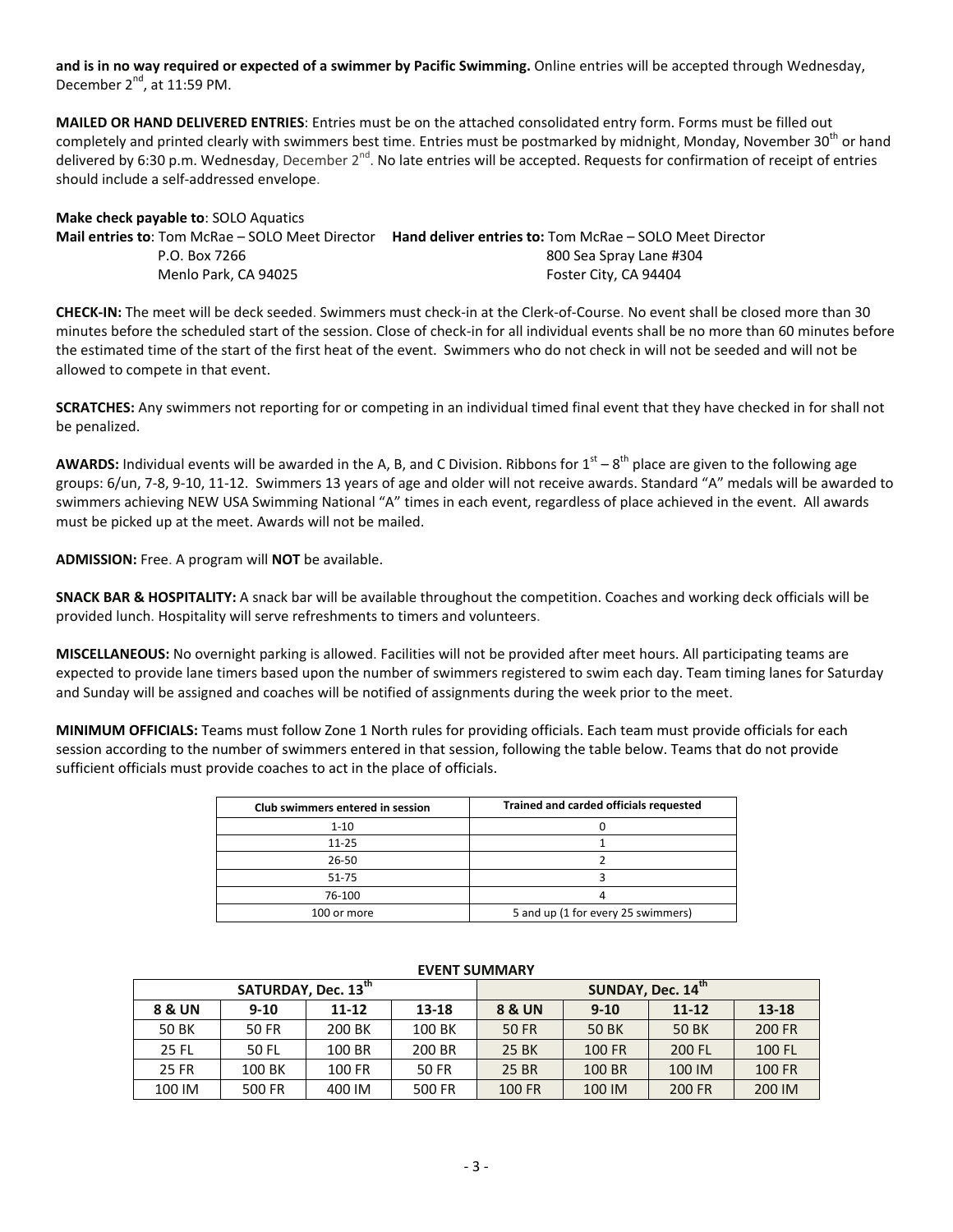|                | SATURDAY, DECEMBER 12 <sup>th</sup> |                |               | <b>SUNDAY, DECEMBER</b> |
|----------------|-------------------------------------|----------------|---------------|-------------------------|
|                | <b>SESSION A</b>                    |                |               | <b>SESSION A</b>        |
| <b>EVENT#</b>  | <b>EVENT</b>                        | <b>EVENT#</b>  | <b>EVENT#</b> | <b>EVENT</b>            |
| Girl           |                                     | Boy            | Girl          |                         |
| $\mathbf{1}$   | 11-12 200 BACK                      |                | 41            | 13-OV 200 FREE          |
| $\overline{3}$ | 13-OV 100 BACK                      | $\overline{4}$ | 43            | 11-12 50 BACK           |
| 5              | 11-12 100 BREAST                    |                | 45            | 13-OV 100 FLY           |
| $\overline{7}$ | 13-OV 200 BREAST                    | 8              | 47            | $11 - 12200$ FLY        |
| 9              | $11 - 12$ 100 FREE                  |                | 49            | 13-OV 100 FREE          |
| 11             | 13-OV 50 FREE                       | 12             | 51            | $11 - 12100$ IM         |
| 13             | $11 - 12400$ IM                     |                | 53            | 13-OV 200 IM            |
| 15             | 13-OV 500 FREE                      | 16             | 55            | 11-12 200 FREE          |
|                | <b>SESSION B</b>                    |                |               | <b>SESSION B</b>        |
| 17             | 8-UN 50 BACK                        | 18             | 57            | 8-UN 50 FREE            |
| 19             | $9 - 1050$ FREE                     | 20             | 59            | $9 - 1050$ BACK         |
|                | 11-12 200 BACK                      | 22             |               | 11-12 50 BACK           |
| 23             | 8-UN 25 FLY                         | 24             | 63            | 8-UN 25 BACK            |
| 25             | $9 - 1050$ FLY                      | 26             | 65            | $9 - 10100$ FREE        |
|                | $11 - 12$ 100 BR                    | 28             |               | $11 - 12200$ FLY        |
| 29             | 8-UN 25 FREE                        | 30             | 69            | 8- UN 25 BREAST         |
| 31             | 9-10 100 BACK                       | 32             | 71            | 9-10 100 BREAS          |
|                | $11 - 12$ 100 FREE                  | 34             |               | $11 - 12100$ IM         |
| 35             | 8-UN 100 IM                         | 36             | 75            | 8 & U 100 FREE          |
| 37             | $9 - 10500$ FREE                    | 38             | 77            | $9 - 10100$ IM          |
|                | $11 - 12400$ IM                     | 40             |               | $11 - 12200$ FREE       |

|                  | SATURDAY, DECEMBER 12th |                |                  | SUNDAY, DECEMBER 13TH |               |  |
|------------------|-------------------------|----------------|------------------|-----------------------|---------------|--|
|                  | <b>SESSION A</b>        |                |                  | <b>SESSION A</b>      |               |  |
| <b>EVENT#</b>    | <b>EVENT</b>            | <b>EVENT#</b>  |                  | <b>EVENT</b>          | <b>EVENT#</b> |  |
| Girl             |                         | Boy            | Girl             |                       | Boy           |  |
| $\mathbf{1}$     | 11-12 200 BACK          |                | 41               | 13-OV 200 FREE        | 42            |  |
| $\overline{3}$   | 13-OV 100 BACK          | $\overline{4}$ | 43               | 11-12 50 BACK         |               |  |
| 5                | 11-12 100 BREAST        |                | 45               | 13 - OV 100 FLY       | 46            |  |
| $\overline{7}$   | 13-OV 200 BREAST        | 8              | 47               | $11 - 12200$ FLY      |               |  |
| 9                | $11 - 12$ 100 FREE      |                | 49               | 13-OV 100 FREE        | 50            |  |
| 11               | 13 - OV 50 FREE         | 12             | 51               | $11 - 12100$ IM       |               |  |
| 13               | $11 - 12400$ IM         |                | 53               | 13-0V 200 IM          | 54            |  |
| 15               | 13 - OV 500 FREE        | 16             | 55               | $11 - 12200$ FREE     |               |  |
| <b>SESSION B</b> |                         |                | <b>SESSION B</b> |                       |               |  |
| 17               | 8-UN 50 BACK            | 18             | 57               | 8-UN 50 FREE          | 58            |  |
| 19               | $9 - 1050$ FREE         | 20             | 59               | $9 - 1050$ BACK       | 60            |  |
|                  | 11-12 200 BACK          | 22             |                  | $11 - 1250$ BACK      | 62            |  |
| 23               | $8 - UN$ 25 FLY         | 24             | 63               | 8-UN 25 BACK          | 64            |  |
| 25               | $9 - 1050$ FLY          | 26             | 65               | $9 - 10100$ FREE      | 66            |  |
|                  | $11 - 12$ 100 BR        | 28             |                  | $11 - 12200$ FLY      | 68            |  |
| 29               | 8-UN 25 FREE            | 30             | 69               | 8-UN 25 BREAST        | 70            |  |
| 31               | 9-10 100 BACK           | 32             | 71               | 9-10 100 BREAST       | 72            |  |
|                  | $11 - 12$ 100 FREE      | 34             |                  | $11 - 12$ 100 IM      | 74            |  |
| 35               | 8-UN 100 IM             | 36             | 75               | 8 & U 100 FREE        | 76            |  |
| 37               | $9 - 10500$ FREE        | 38             | 77               | $9 - 10100$ IM        | 78            |  |
|                  | $11 - 12400$ IM         | 40             |                  | $11 - 12200$ FREE     | 80            |  |

## **All 500 Free & 400 IM swimmers must provide their own timers.**

Use the following URL to find the time standards: <http://www.pacswim.org/swim-meet-times/standards>